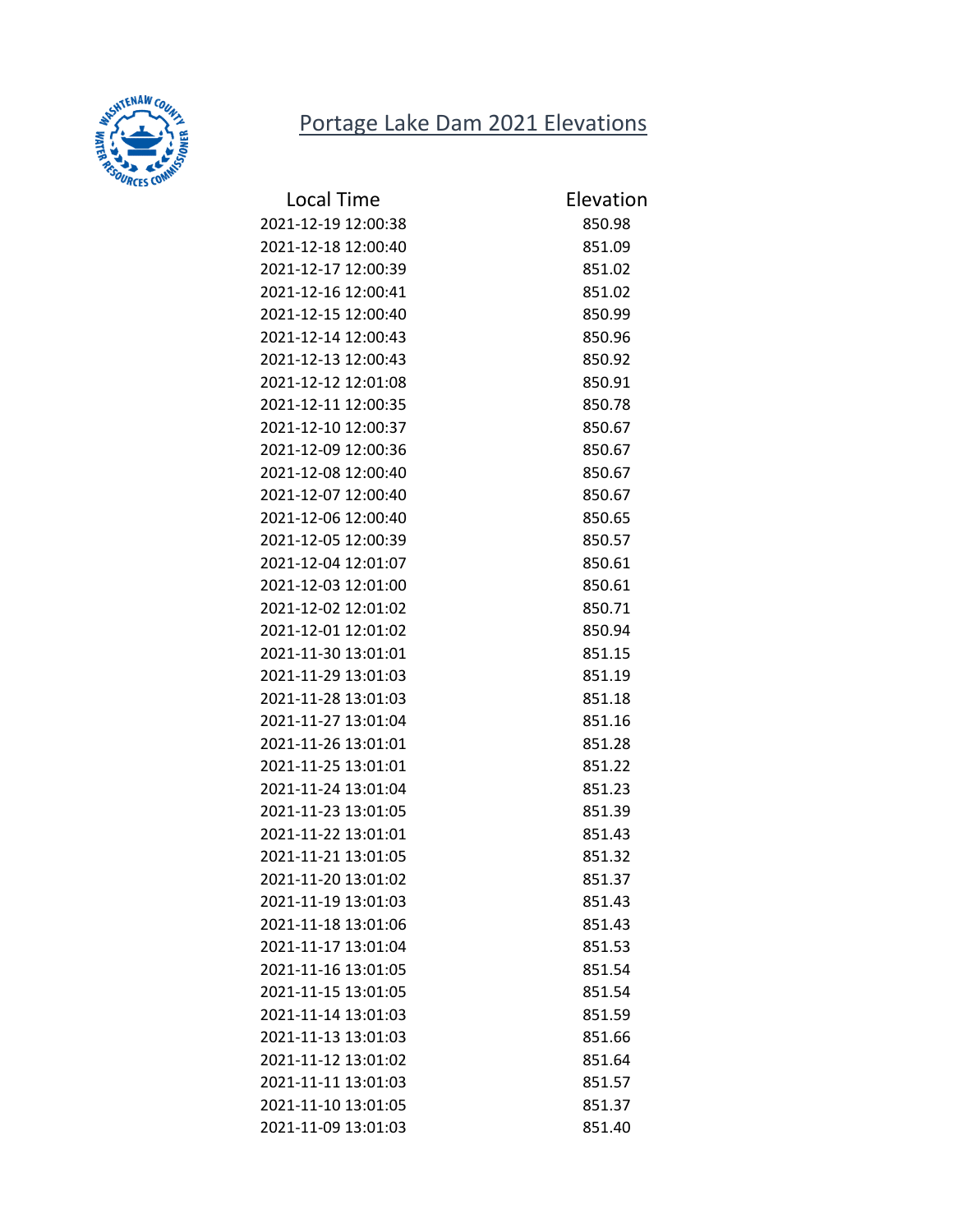| 2021-11-08 13:01:02 | 851.49 |
|---------------------|--------|
| 2021-11-07 13:01:02 | 851.67 |
| 2021-11-06 12:01:05 | 851.66 |
| 2021-11-05 12:01:01 | 851.33 |
| 2021-11-04 12:00:58 | 851.46 |
| 2021-11-03 12:01:01 | 851.49 |
| 2021-11-02 12:01:00 | 851.53 |
| 2021-11-01 12:00:58 | 851.53 |
| 2021-10-31 12:00:59 | 851.49 |
| 2021-10-30 12:00:26 | 851.70 |
| 2021-10-29 12:00:25 | 851.68 |
| 2021-10-28 12:00:25 | 851.53 |
| 2021-10-27 12:00:27 | 851.54 |
| 2021-10-26 12:00:23 | 851.67 |
| 2021-10-25 12:00:27 | 851.70 |
| 2021-10-24 12:00:27 | 851.51 |
| 2021-10-23 12:00:23 | 851.49 |
| 2021-10-22 12:00:25 | 851.28 |
| 2021-10-21 12:00:27 | 851.36 |
| 2021-10-20 12:00:26 | 851.40 |
| 2021-10-19 12:00:27 | 851.43 |
| 2021-10-18 12:00:52 | 851.49 |
| 2021-10-17 12:00:44 | 851.50 |
| 2021-10-16 12:00:46 | 851.59 |
| 2021-10-15 12:00:47 | 851.60 |
| 2021-10-14 12:00:00 | 851.73 |
| 2021-10-13 12:00:47 | 851.68 |
| 2021-10-12 12:00:50 | 851.68 |
| 2021-10-11 12:01:16 | 851.63 |
| 2021-10-10 12:00:44 | 851.33 |
| 2021-10-09 12:00:44 | 851.46 |
| 2021-10-08 12:00:44 | 851.70 |
| 2021-10-07 12:01:10 | 851.68 |
| 2021-10-06 12:01:12 | 851.66 |
| 2021-10-05 12:01:11 | 851.67 |
| 2021-10-04 12:01:11 | 851.60 |
| 2021-10-03 12:01:11 | 851.53 |
| 2021-10-02 12:01:13 | 851.42 |
| 2021-10-01 12:01:10 | 851.49 |
| 2021-10-01 12:01:10 | 851.49 |
| 2021-09-30 12:01:12 | 851.51 |
| 2021-09-29 12:01:10 | 851.54 |
| 2021-09-28 12:01:15 | 851.60 |
| 2021-09-27 12:01:14 | 851.56 |
| 2021-09-26 12:01:15 | 851.57 |
| 2021-09-25 12:01:16 | 851.67 |
| 2021-09-24 12:00:38 | 851.61 |
|                     |        |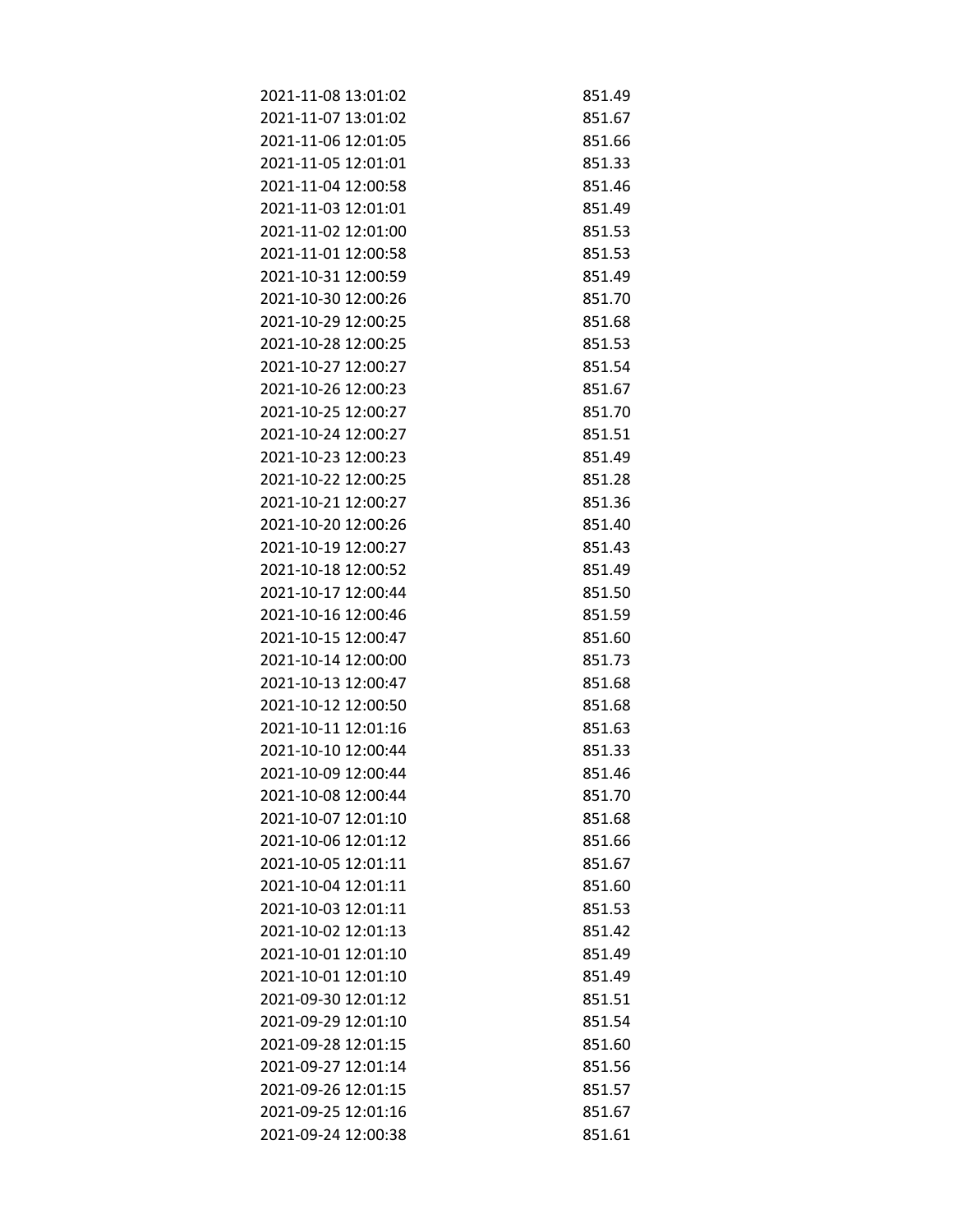| 2021-09-23 12:01:06 | 851.67 |
|---------------------|--------|
| 2021-09-22 12:00:01 | 851.71 |
| 2021-09-21 12:00:33 | 851.60 |
| 2021-09-20 12:00:34 | 851.56 |
| 2021-09-19 12:00:36 | 851.57 |
| 2021-09-18 12:00:36 | 851.57 |
| 2021-09-17 12:00:34 | 851.59 |
| 2021-09-16 12:01:00 | 851.57 |
| 2021-09-15 12:01:00 | 851.51 |
| 2021-09-14 12:01:03 | 851.51 |
| 2021-09-13 12:01:00 | 851.46 |
| 2021-09-12 12:00:30 | 851.43 |
| 2021-09-11 12:00:33 | 851.42 |
| 2021-09-10 12:00:32 | 851.47 |
| 2021-09-09 12:00:29 | 851.57 |
| 2021-09-08 12:00:31 | 851.59 |
| 2021-09-07 12:00:30 | 851.47 |
| 2021-09-06 12:00:31 | 851.43 |
| 2021-09-05 12:00:32 | 851.46 |
| 2021-09-04 12:00:34 | 851.44 |
| 2021-09-03 12:00:34 | 851.47 |
| 2021-09-02 12:00:32 | 851.51 |
| 2021-09-01 12:00:33 | 851.46 |
| 2021-08-31 12:00:33 | 851.42 |
| 2021-08-30 12:00:58 | 851.50 |
| 2021-08-29 12:00:59 | 851.44 |
| 2021-08-28 12:01:01 | 851.56 |
| 2021-08-27 12:01:03 | 851.44 |
| 2021-08-26 12:00:59 | 851.42 |
| 2021-08-25 12:01:02 | 851.46 |
| 2021-08-24 12:01:00 | 851.47 |
| 2021-08-23 12:01:00 | 851.44 |
| 2021-08-22 12:00:30 | 851.37 |
| 2021-08-21 12:00:29 | 851.39 |
| 2021-08-20 12:00:29 | 851.37 |
| 2021-08-19 12:00:13 | 851.50 |
| 2021-08-18 12:00:13 | 851.53 |
| 2021-08-17 12:00:16 | 851.67 |
| 2021-08-16 12:00:17 | 851.60 |
| 2021-08-15 12:00:15 | 851.54 |
| 2021-08-14 12:00:18 | 846.38 |
| 2021-08-13 12:00:16 | 846.38 |
| 2021-08-12 12:00:15 | 846.38 |
| 2021-08-11 12:00:17 | 851.40 |
| 2021-08-10 12:00:14 | 851.49 |
| 2021-08-09 12:00:19 | 851.47 |
| 2021-08-08 12:00:18 | 851.56 |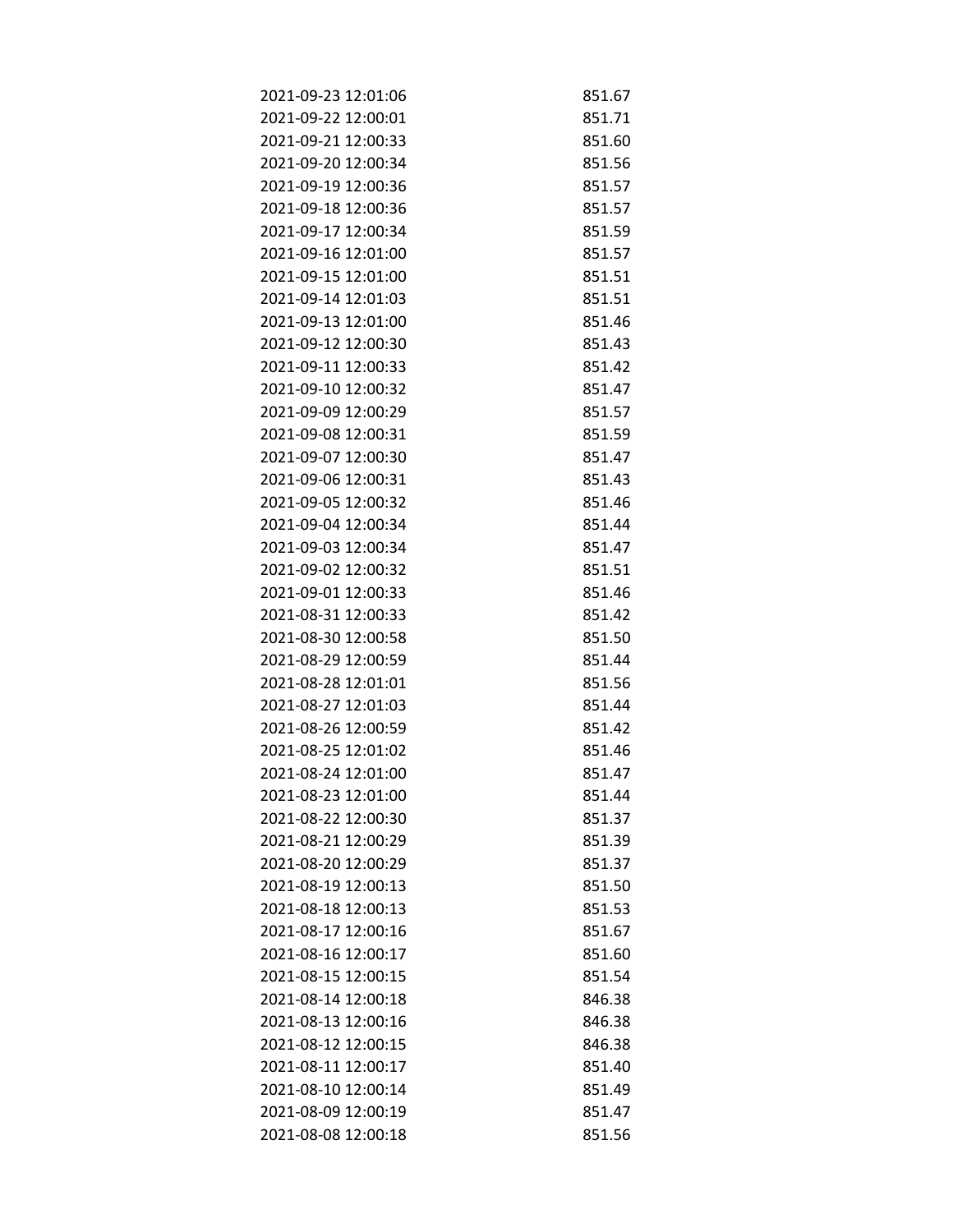| 2021-08-07 12:00:16 | 851.49  |
|---------------------|---------|
| 2021-08-06 12:00:16 | 851.50  |
| 2021-08-05 12:00:20 | 851.54  |
| 2021-08-04 12:00:17 | 851.57  |
| 2021-08-03 12:00:20 | 851.59  |
| 2021-08-02 12:00:18 | 851.60  |
| 2021-08-01 12:00:17 | 851.64  |
| 2021-07-31 12:00:19 | 851.63  |
| 2021-07-30 12:00:19 | 851.59  |
| 2021-07-29 12:00:21 | 851.54  |
| 2021-07-28 12:00:20 | 851.40  |
| 2021-07-27 12:00:21 | 851.40  |
| 2021-07-26 12:00:20 | 851.46  |
| 2021-07-25 12:00:18 | 851.54  |
| 2021-07-24 12:00:18 | 851.56  |
| 2021-07-23 12:00:20 | 851.60  |
| 2021-07-22 12:00:48 | 851.63  |
| 2021-07-21 12:01:04 | 851.68  |
| 2021-07-20 12:00:33 | 851.66  |
| 2021-07-19 12:00:30 | 851.67  |
| 2021-07-18 12:00:58 | 851.71  |
| 2021-07-17 12:00:56 | 851.73  |
| 2021-07-16 12:00:57 | 851.51  |
| 2021-07-15 12:00:59 | 851.47  |
| 2021-07-14 12:00:27 | 851.37  |
| 2021-07-13 12:00:30 | 851.54  |
| 2021-07-12 12:00:30 | 851.57  |
| 2021-07-11 12:00:27 | 851.68  |
| 2021-07-10 12:00:56 | 851.67  |
| 2021-07-09 12:00:55 | 851.61  |
| 2021-07-08 12:00:58 | 851.40  |
| 2021-07-07 12:00:56 | 851.35  |
| 2021-07-06 12:00:52 | 851.37  |
| 2021-07-05 12:00:54 | 851.458 |
| 2021-07-04 12:00:54 | 851.571 |
| 2021-07-03 12:00:18 | 851.515 |
| 2021-07-02 12:00:17 | 851.656 |
| 2021-07-01 12:00:20 | 851.698 |
| 2021-06-30 12:00:19 | 851.599 |
| 2021-06-29 12:00:22 | 851.684 |
| 2021-06-28 12:00:50 | 851.501 |
| 2021-06-27 12:00:50 | 851.134 |
| 2021-06-26 12:01:16 | 851.599 |
| 2021-06-25 12:00:28 | 851.727 |
| 2021-06-24 12:00:46 | 851.698 |
| 2021-06-23 12:00:44 | 851.656 |
| 2021-06-22 12:00:46 | 851.599 |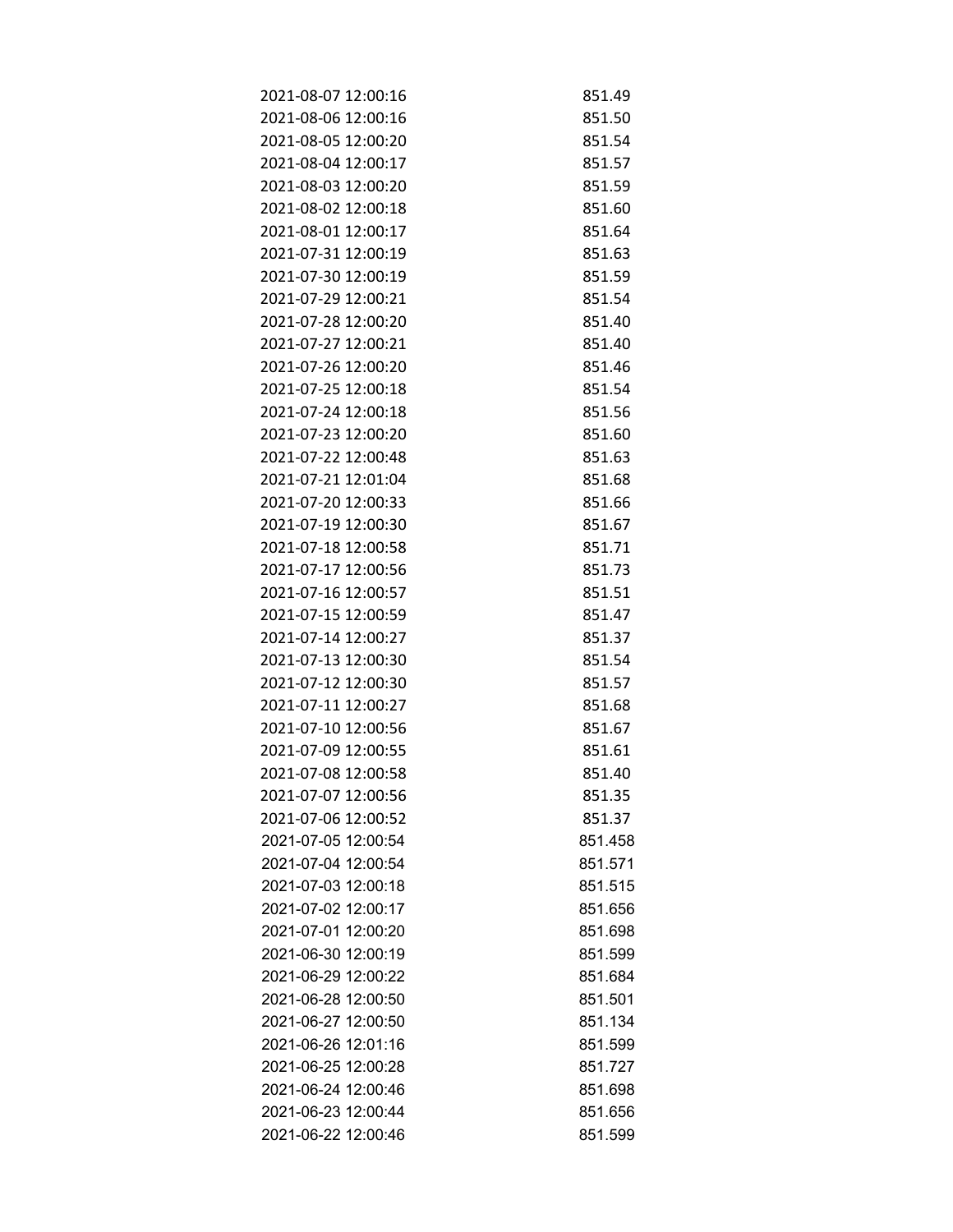| 2021-06-21 12:00:48 | 851.585 |
|---------------------|---------|
| 2021-06-20 12:00:48 | 851.515 |
| 2021-06-19 12:00:45 | 851.543 |
| 2021-06-18 12:00:47 | 851.473 |
| 2021-06-17 12:00:47 | 851.473 |
| 2021-06-16 12:00:46 | 851.501 |
| 2021-06-15 12:00:50 | 851.599 |
| 2021-06-14 12:00:49 | 851.585 |
| 2021-06-13 12:00:45 | 851.599 |
| 2021-06-12 12:00:25 | 851.614 |
| 2021-06-11 12:00:24 | 851.614 |
| 2021-06-10 12:00:28 | 851.628 |
| 2021-06-09 12:00:26 | 851.642 |
| 2021-06-08 12:00:26 | 851.642 |
| 2021-06-07 12:00:25 | 851.614 |
| 2021-06-06 12:00:28 | 851.628 |
| 2021-06-05 12:00:27 | 851.670 |
| 2021-06-04 12:00:26 | 851.684 |
| 2021-06-03 12:00:25 | 851.684 |
| 2021-06-02 12:00:27 | 851.670 |
| 2021-06-01 12:00:25 | 851.698 |
| 2021-05-31 12:00:26 | 851.656 |
| 2021-05-30 12:00:57 | 851.727 |
| 2021-05-29 12:00:55 | 851.656 |
| 2021-05-28 12:00:54 | 851.656 |
| 2021-05-27 12:00:53 | 851.571 |
| 2021-05-26 12:00:55 | 851.557 |
| 2021-05-25 12:00:22 | 851.557 |
| 2021-05-24 12:00:22 | 851.543 |
| 2021-05-23 12:00:25 | 851.543 |
| 2021-05-22 12:00:23 | 851.557 |
| 2021-05-21 12:00:23 | 851.543 |
| 2021-05-20 12:00:26 | 851.543 |
| 2021-05-19 12:00:26 | 851.543 |
| 2021-05-18 12:00:26 | 851.543 |
| 2021-05-17 12:00:26 | 851.557 |
| 2021-05-16 12:00:26 | 851.501 |
| 2021-05-15 12:00:25 | 851.374 |
| 2021-05-14 12:00:51 | 851.430 |
| 2021-05-13 12:00:54 | 851.444 |
| 2021-05-12 12:00:52 | 851.473 |
| 2021-05-11 12:00:54 | 851.487 |
| 2021-05-10 12:00:54 | 851.487 |
| 2021-05-09 12:00:52 | 851.501 |
| 2021-05-08 12:00:54 | 851.458 |
| 2021-05-07 12:00:53 | 851.529 |
| 2021-05-06 12:00:53 | 851.444 |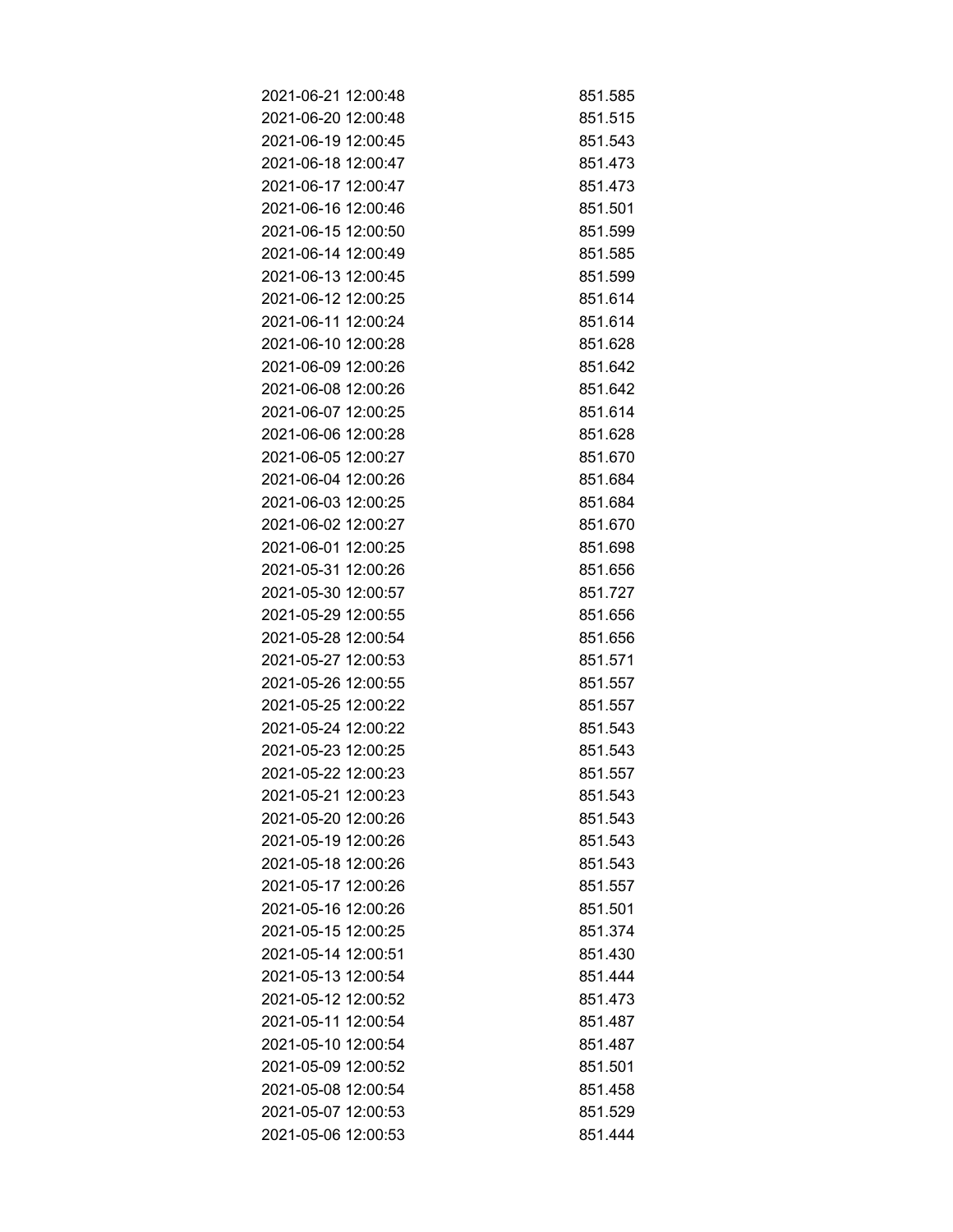| 2021-05-05 12:00:17 | 851.529 |
|---------------------|---------|
| 2021-05-04 12:00:20 | 851.543 |
| 2021-05-03 12:00:19 | 851.458 |
| 2021-05-02 12:00:19 | 851.487 |
| 2021-05-01 12:00:22 | 851.487 |
| 2021-04-30 12:00:22 | 851.529 |
| 2021-04-29 12:00:20 | 851.515 |
| 2021-04-28 12:00:22 | 851.487 |
| 2021-04-27 12:00:20 | 851.515 |
| 2021-04-26 12:00:20 | 851.529 |
| 2021-04-25 12:00:20 | 851.557 |
| 2021-04-24 12:00:19 | 851.571 |
| 2021-04-23 12:00:21 | 851.571 |
| 2021-04-22 12:00:21 | 851.585 |
| 2021-04-21 12:00:22 | 851.585 |
| 2021-04-20 12:00:17 | 851.529 |
| 2021-04-19 12:00:18 | 851.388 |
| 2021-04-18 12:00:18 | 851.388 |
| 2021-04-17 12:00:20 | 851.473 |
| 2021-04-16 12:00:19 | 851.515 |
| 2021-04-15 12:00:18 | 851.543 |
| 2021-04-14 12:00:17 | 851.614 |
| 2021-04-13 12:00:19 | 851.599 |
| 2021-04-12 12:00:20 | 851.698 |
| 2021-04-11 12:00:22 | 851.628 |
| 2021-04-10 12:00:20 | 851.501 |
| 2021-04-09 12:00:23 | 851.473 |
| 2021-04-08 12:00:21 | 851.557 |
| 2021-04-07 12:00:20 | 851.529 |
| 2021-04-06 12:00:23 | 851.515 |
| 2021-04-05 12:00:23 | 851.543 |
| 2021-04-04 12:00:22 | 851.402 |
| 2021-04-03 12:00:23 | 851.331 |
| 2021-04-02 12:00:24 | 851.416 |
| 2021-04-01 12:00:20 | 851.487 |
| 2021-03-31 13:00:22 | 851.571 |
| 2021-03-30 13:01:08 | 851.599 |
| 2021-03-29 13:01:05 | 851.515 |
| 2021-03-28 13:01:06 | 851.120 |
| 2021-03-27 13:01:08 | 850.527 |
| 2021-03-26 13:01:09 | 850.005 |
| 2021-03-25 13:01:06 | 849.906 |
| 2021-03-24 13:01:08 | 849.906 |
| 2021-03-23 13:01:07 | 849.977 |
| 2021-03-22 13:01:07 | 850.047 |
| 2021-03-21 13:01:05 | 850.090 |
| 2021-03-20 13:01:07 | 850.132 |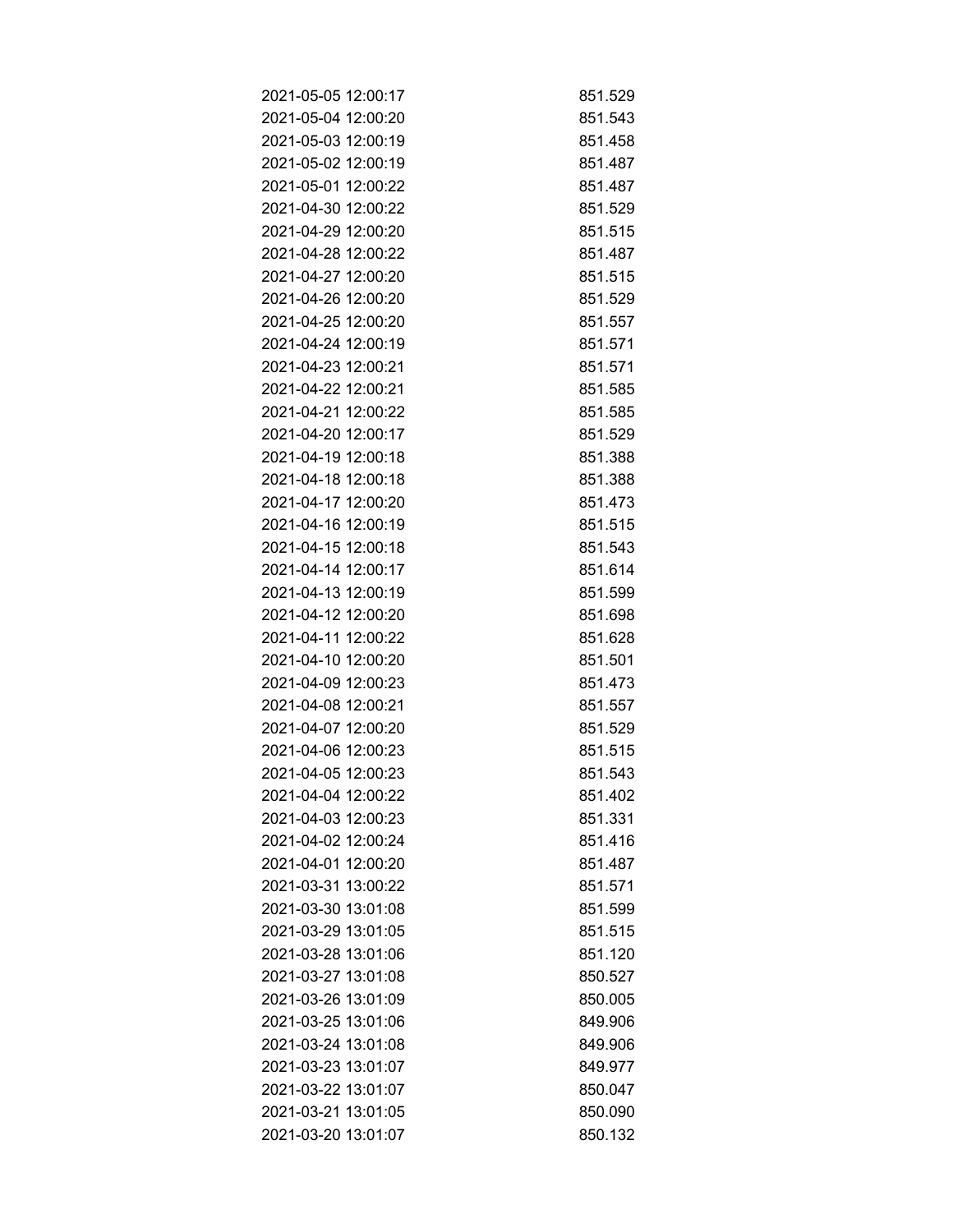| 2021-03-19 13:01:08 | 850.203 |
|---------------------|---------|
| 2021-03-18 13:00:29 | 850.273 |
| 2021-03-17 13:00:33 | 850.287 |
| 2021-03-16 13:00:30 | 850.358 |
| 2021-03-15 13:00:29 | 850.344 |
| 2021-03-14 13:00:32 | 850.428 |
| 2021-03-13 12:00:29 | 850.386 |
| 2021-03-12 12:00:31 | 850.414 |
| 2021-03-11 12:00:30 | 850.330 |
| 2021-03-10 12:00:31 | 850.344 |
| 2021-03-09 12:00:32 | 850.330 |
| 2021-03-08 12:00:29 | 850.386 |
| 2021-03-07 12:00:32 | 850.372 |
| 2021-03-06 12:00:30 | 850.386 |
| 2021-03-05 12:00:29 | 850.428 |
| 2021-03-04 12:00:29 | 850.358 |
| 2021-03-03 12:00:29 | 850.400 |
| 2021-03-02 12:00:15 | 850.456 |
| 2021-03-01 12:00:49 | 850.471 |
| 2021-02-28 12:00:49 | 850.358 |
| 2021-02-27 12:00:47 | 850.301 |
| 2021-02-26 12:00:45 | 850.315 |
| 2021-02-25 12:00:47 | 850.315 |
| 2021-02-24 12:00:46 | 850.386 |
| 2021-02-23 12:00:47 | 850.386 |
| 2021-02-22 12:00:46 | 850.358 |
| 2021-02-21 12:01:08 | 850.358 |
| 2021-02-20 12:01:09 | 850.372 |
| 2021-02-19 12:01:12 | 850.315 |
| 2021-02-18 12:00:49 | 850.301 |
| 2021-02-17 12:00:59 | 850.287 |
| 2021-02-16 12:00:58 | 850.344 |
| 2021-02-15 12:00:57 | 850.315 |
| 2021-02-14 12:00:57 | 850.315 |
| 2021-02-13 12:00:58 | 850.330 |
| 2021-02-12 12:00:53 | 850.287 |
| 2021-02-11 12:00:22 | 850.344 |
| 2021-02-10 12:00:22 | 850.358 |
| 2021-02-09 12:00:21 | 850.330 |
| 2021-02-08 12:00:21 | 850.301 |
| 2021-02-07 12:00:20 | 850.287 |
| 2021-02-06 12:00:19 | 850.273 |
| 2021-02-05 12:00:21 | 850.245 |
| 2021-02-04 12:00:19 | 850.160 |
| 2021-02-03 12:00:47 | 850.005 |
| 2021-02-02 12:00:00 | 849.807 |
| 2021-02-01 12:00:42 | 849.779 |